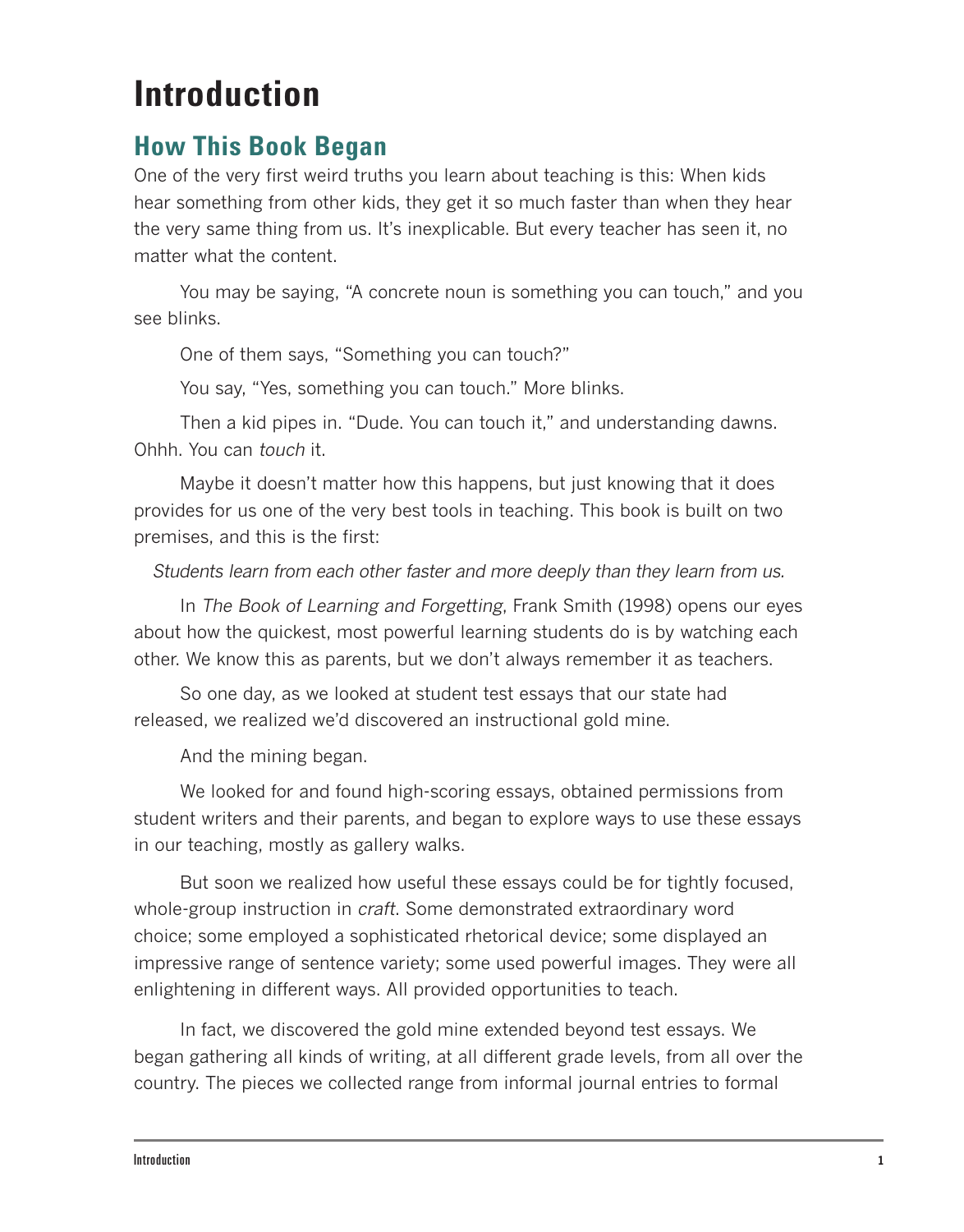literary analysis, but they all have one thing in common: There's a craft nugget in each.

Each craft nugget became the center of a lesson in this book. Using the student essay as a mentor text, we worked backward, designing a lesson based on each one that would teach students how to recognize and replicate the craft move in their own writing.

The results have been astounding. Teachers all over the country have tried out these lessons in workshops. Here is a sampling of their responses:

"I can't wait to get back to class and try these out!"

"My students will be able to do this!"

"I finally feel like I have a tangible plan for teaching writing, and not just guessing. I also think the kids will enjoy it!"

"As teachers, we should aim at starting small and building, and this provides the tools and structure to do this. It is workable and doable with any student!"

We've received hundreds of emails from teachers, and have been encouraged, too, by their students' responses:

"We used these lessons and our 50% benchmark scores jumped to 88% passing on The Test..."

"My students actually asked to keep writing, and I never thought I'd see that happen."

Success is transformative for everyone.

# **The Deception of "Show, Don't Tell"**

Ironic, isn't it? Those "show, don't tell" posters we put up in our classrooms? They tell. And they don't show how.

It took us twenty-five years to notice the irony. Asking students to "show, don't tell," is telling. Without showing how. Showing how is difficult without student models. Each one of the unique pieces of student work in this book shows how to show, not tell.

When your students experience these fun-size lessons, when they see how to show, you'll hear, "I can do that." When they hear the voices of other students, you'll see the understanding dawning. It's so palpable, you can touch it. Dude.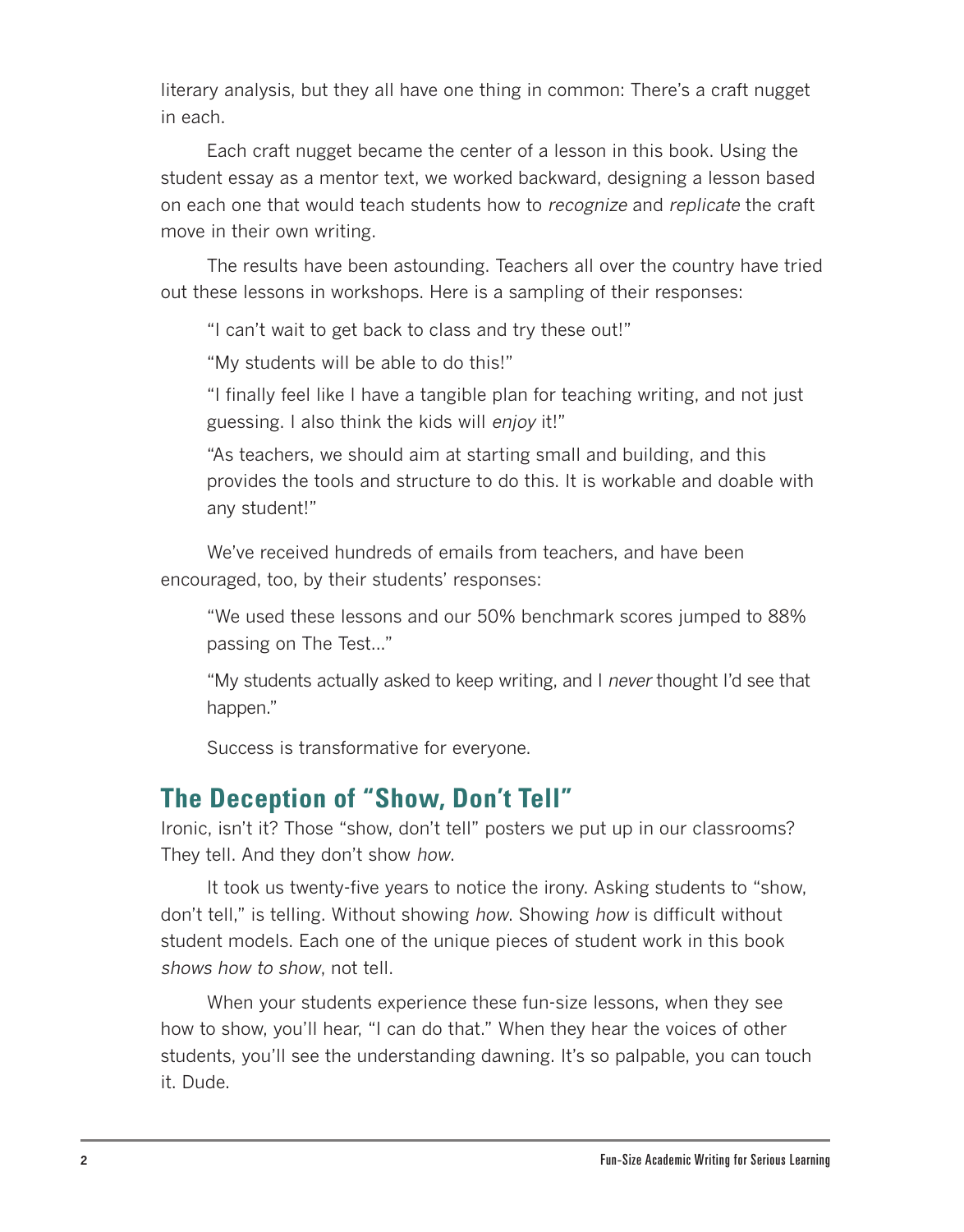#### **How the Lessons Work**

We've divided up the book into the main kinds of writing taught, tested, and even outlined in the Common Core State Standards:

- narrative
- opinion/argument
- informative/explanatory

The sample pieces we have gathered fall into these main categories. Some states may use different language. For example, what Texas assesses as "expository" at Grades 4, 7, and 9 is known to the rest of the world as "argument." Persuasive writing, likewise, falls under the category of "argument" for the purposes of this book. Any teacher who is looking for a "how-to" or procedural paper will find it in the "informative/explanatory" section.

Each craft lesson is divided into sections:

- What Writers Do: describes a craft move that writers might make
- What This Writer Does: pinpoints that move in this specific piece
- **Activity for Your Class:** asks students to reread, identify something, and manipulate it in the student sample
- **Challenge for Students:** invites students to try out this move in their own writing

At the bottom of each craft lesson, we've also included the text structure of the piece. This isn't part of the craft lesson but an added feature. One way teachers ask their students to develop essays is to begin with a structure. We place one sentence in each box in the structure to create what we call a "kernel essay" that's modeled on the student mentor text used in that craft lesson. A "kernel essay" is like a kernel of corn, tiny but packed (Bernabei, Hover, & Candler, 2009). The structure, when imitated, provides students with a kernel of an essay.

A collection of text structures like these can help students make organizational choices. You will find the collection of structures at the back of this book. (For more on this feature of the lessons, see How to Use Text Structures on page 6.)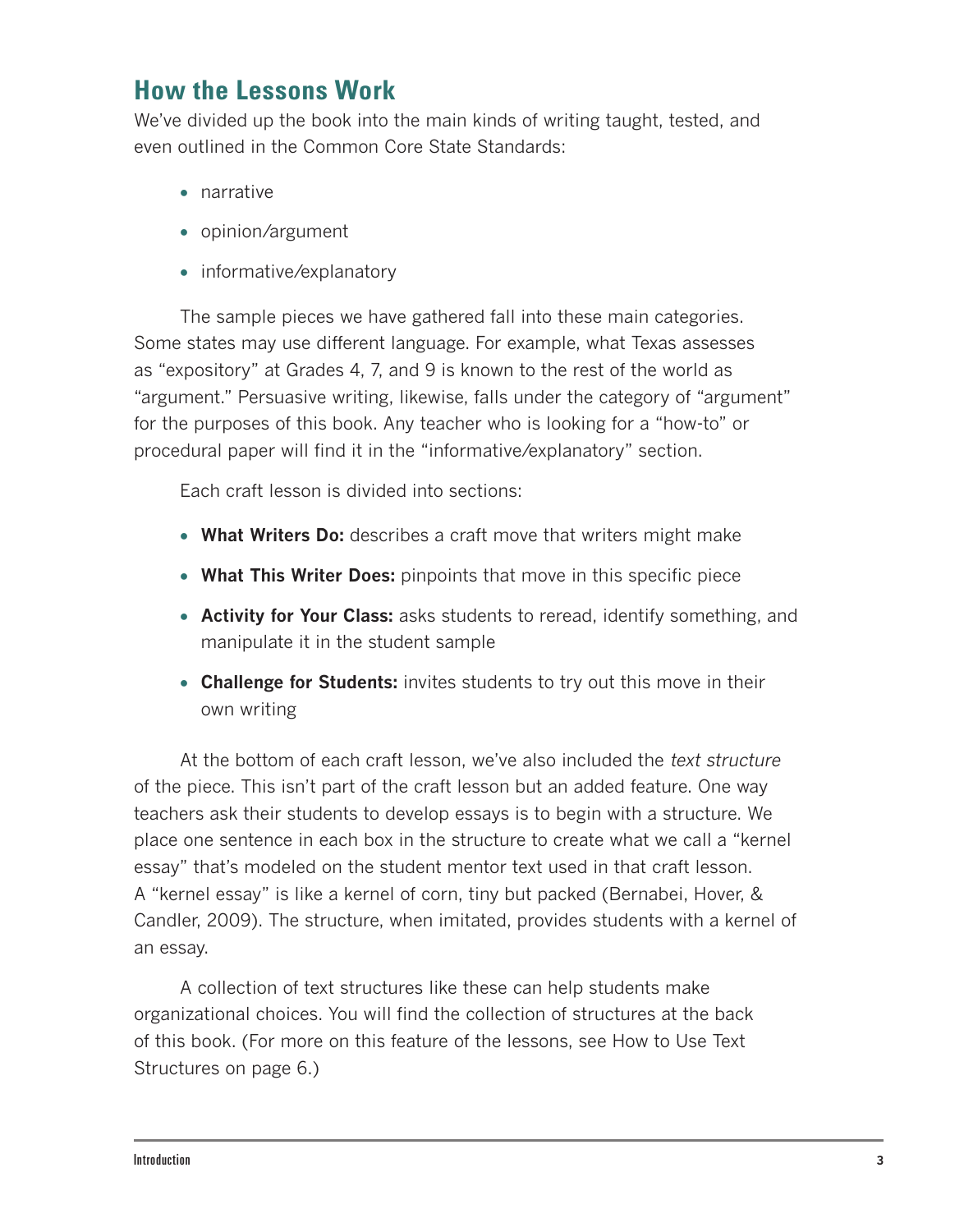Should the lessons be done in order? No. You should pick and choose on your own and will undoubtedly develop your own favorites.

Soon, you'll have student writing from your own class to demonstrate the craft lessons here, but these pieces of writing are a great starter set. We suggest that as your students write, you might keep some of their writing to use with the craft lessons, replacing the student pieces here. Your students will react more strongly when they recognize the names of the writers. But they will have no trouble identifying real student voices, even when the students come from another school.

You can use any lesson to jump-start and guide students as they begin a new piece of writing or to help them revise and enrich pieces they already have under way.

### **How to Find Quick Solutions to Writing Problems**

What causes students to fail writing assignments or writing tests? Basically the same short list of problems:

- writing that wanders around without a plan
- vague writing
- not enough writing
- listy writing
- disconnected writing
- wordy writing
- boring writing

The lessons in this book focus on solutions to these problems. As you browse the table of contents, you will see that the craft lessons explicitly teach solutions, with those solutions modeled in the student pieces.

### **Learning to Read as Writers**

At a recent NCTE conference, Kelly Gallagher talked about the importance of showing students mentor texts, texts written by professionals as well as student models. He said that he uses only excellent writing as mentor texts because "students see enough bad writing." We see his point.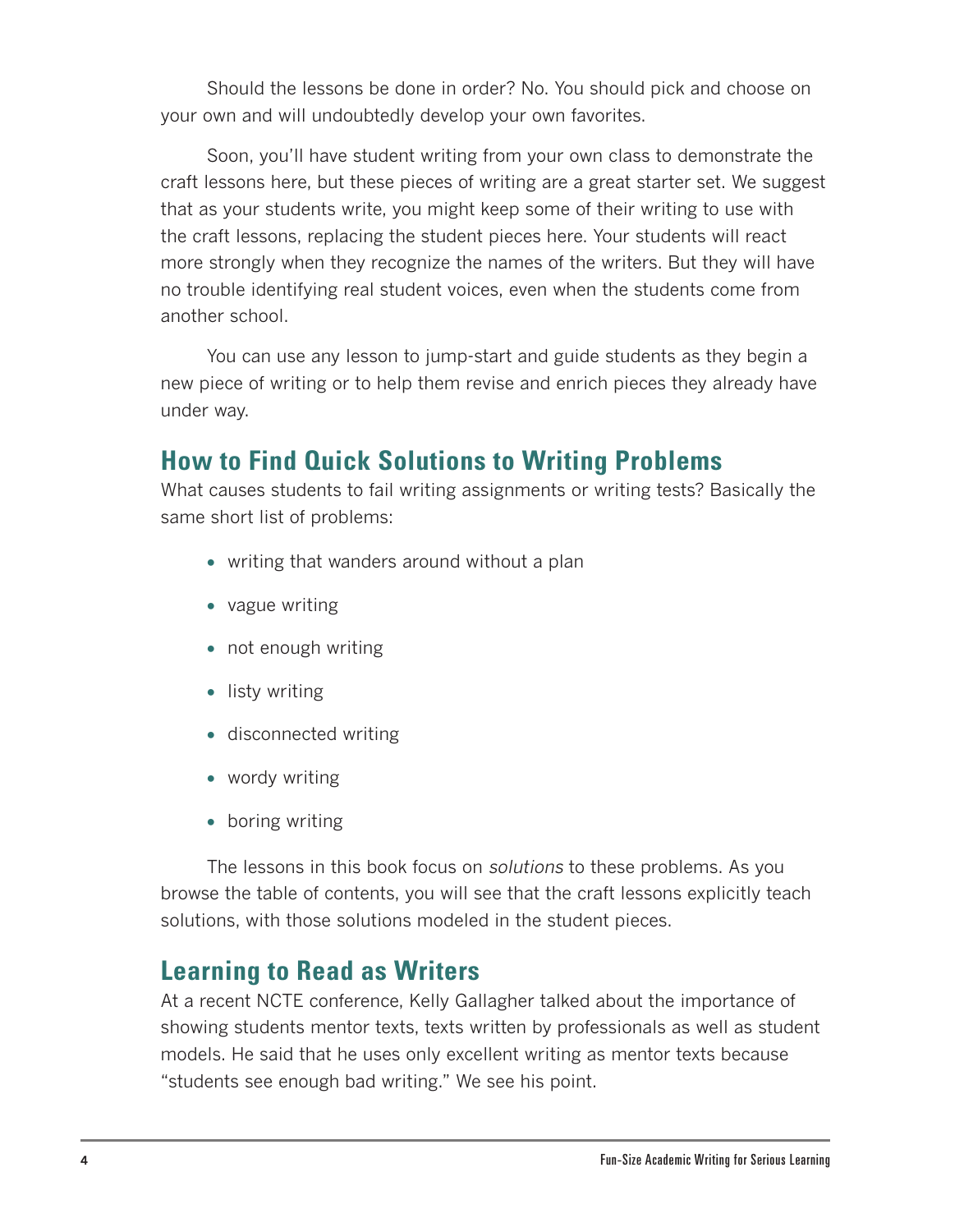But in Teaching the Universe of Discourse, James Moffett (1986) wondered at the wisdom of expecting students to imitate the prose of John Steinbeck. And Frank Smith's point that students learn most easily from watching the moves of other students is undeniable, too. To us, it is essential for students to see writing in all its various stages, the moves writers make along the way: in early forms, in developed forms, in polished forms.

How will they learn the habits of choice without seeing those choices in action? This leads to the second premise of our book:

#### Writers make choices.

Classrooms that show extraordinary student gains are classrooms with a safe writing climate. We create safe writing climates in our classrooms only by treating pieces of writing with respect. Most pieces of writing aren't finished, rubric-ready, evaluatable corpses. They are living, growing, organic, in-progress, complex groups of choices. The writer's question should not be, "Is it done yet?" or "What grade did I get?" but...

- "What next?"
- "How does this work when you read it?"
- "What if we tinker with this or that...?"

This is how real writers work.

The pieces we share in class are conversations—breathing, ongoing, and revisable. Instead of "grading" a piece when they read it, it's much healthier and much more conducive to learning for students to read like a writer: to see, name, and learn from the moves the writer makes. Our goal is for students to

- accumulate choices
- enjoy the freedom to try out those choices
- get feedback from readers about how well their choices worked

This process is at the heart of learning to be an effective writer.

Or, to look at it another way, students might read a piece of writing—early, developed, polished, or Shakespearean—with this curiosity, through this lens:

- What choices has this writer made?
- What structural moves?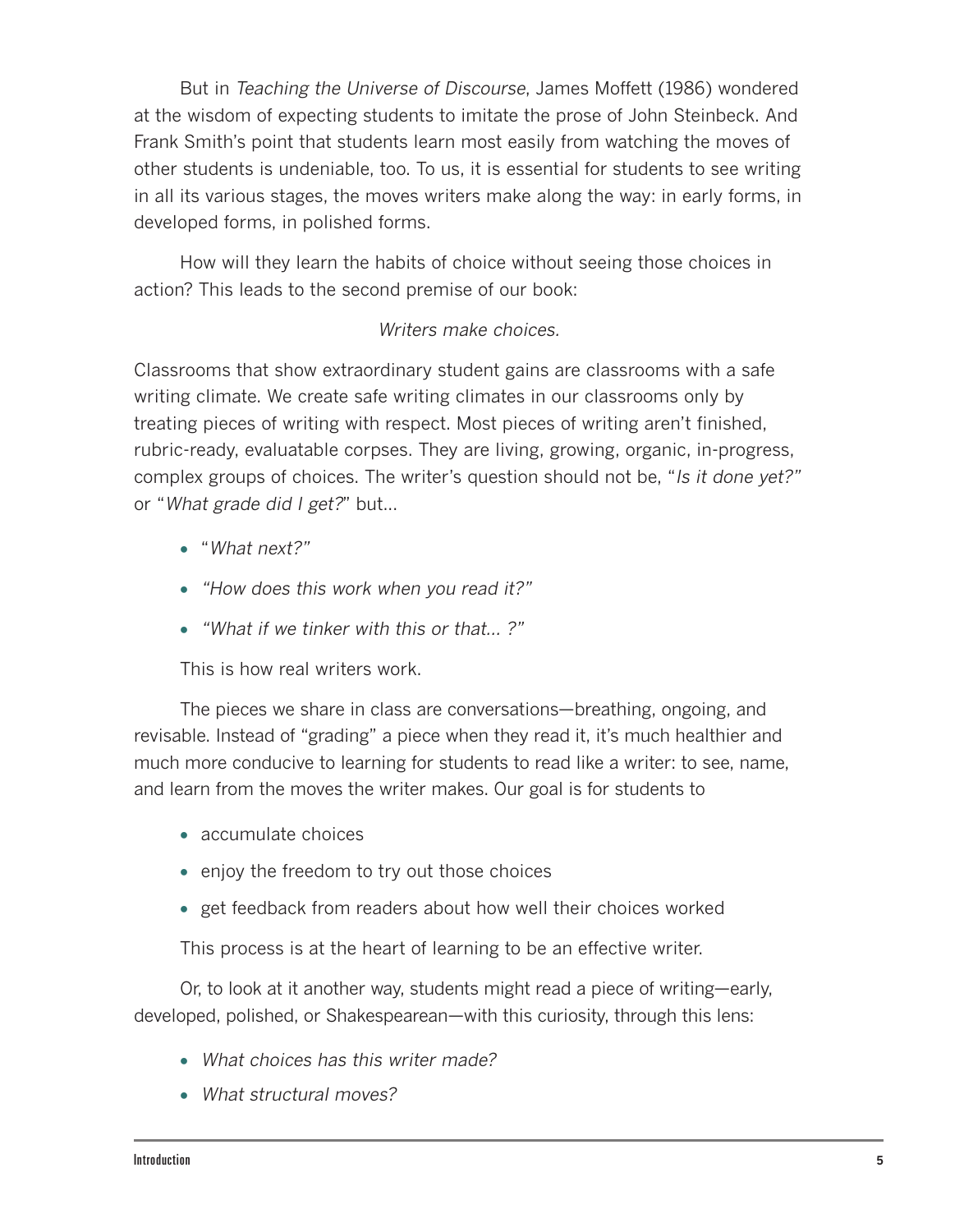- What detailing moves?
- What polishing moves?
- ...and how do those moves work out?

As students learn these moves from each other, they gain independence from us.

Naturally, we left some mistakes in. Some of these pieces were actually written in timed settings on "test day" of the state writing test. Some were written as classroom benchmark tests, some as regular classroom pieces. Some classroom pieces, of course, are more polished than others, having benefited from spell-check, conferencing with teachers or peers, proofreading steps, reference materials, and time. **It does some students a world of good to see mistakes in a high-quality piece**, potentially calming that demon-teacher-voice in their heads that shrieks at them, "If you can't write it perfectly, don't write it at all!"

If you wonder why we didn't clean them up, why we're modeling incorrectness, that's why. These are not corrected for perfection. There's not a paper written anywhere that couldn't stand a little more reworking or more editing. But each of these pieces does something magnificent, and we think it's good modeling to focus on that. We believe the most productive thing we can do is to notice strengths and build on them.

### **About the Grade Levels**

At the top of each lesson, we included the grade level of the writer. We did this simply because it's interesting. But does that mean when I teach my fifth-grade class, I shouldn't use fourth-grade pieces? Or tenth? Of course not.

We learned long ago from Kenneth Koch's Rose, Where Did You Get That Red? (1973) that second graders can look at and imitate the masters. The opposite is also true. Older students can focus on and imitate moves made by younger writers as well. We remember well watching tenth graders absorb a lesson delivered via a fourth grader's writing. The tenth graders learned how to look for, find, and then plant different kinds of text in their writing, and the lesson stuck. Of course, the content of older writers' works will be different from the content used by younger students, but craft is for everyone. Anyone can use any lesson with any level. The teacher is the best judge of timing.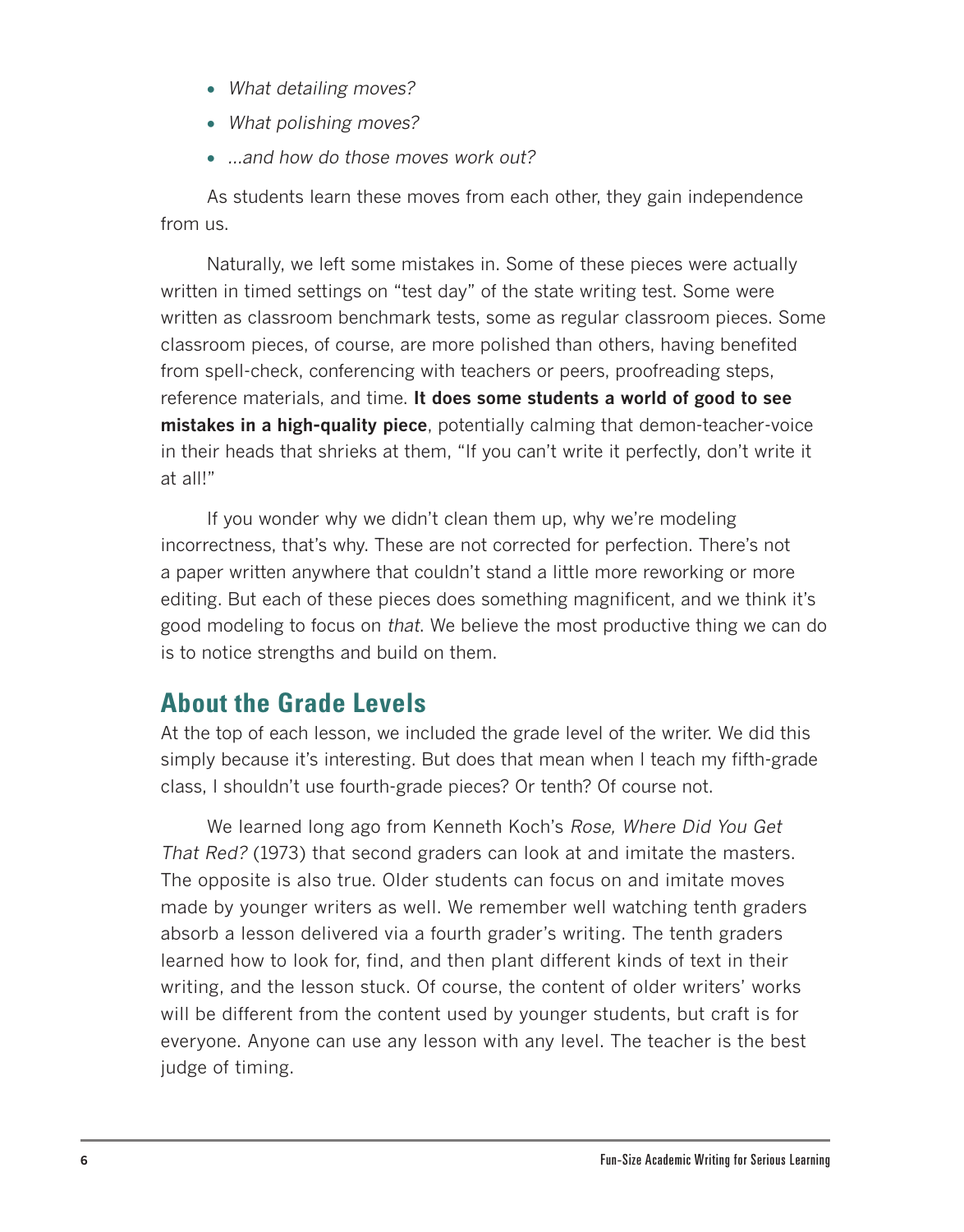Again, classrooms that show extraordinary student gains are those that create a safe writing climate. We create safe writing climates in our classrooms one way: by treating pieces of writing with respect.

#### **How to Use Text Structures**

What are these boxes on the bottoms of the pages and what can you do with them?

As we mentioned above, those boxes are a graphic representation of the text structure used by the writer. Each structure provides us with dynamic additional activities for these lessons.

Guided by the structure, which is the "blueprint" of the piece, students can collaboratively deconstruct an essay and strip it down to its kernel essay form. A kernel essay consists of one sentence for each part of the structure.

**To collaboratively analyze the essay,** take the following steps:

- 1. Give each student a copy of the student essay.
- 2. Read the piece of writing.
- 3. Show the text structure to the students.
- 4. Ask students to circle the parts of the essay that match each box in the text structure.
- 5. Ask students to write a one-sentence summary for each circled chunk of text.
- 6. Take turns reading the summary sentences aloud to hear the kernel essay of the piece.
- **To use the structure to generate new writing,** continue with these steps:
- 1. Look again at the structure.
- 2. Invite students to write their own content for the structure, writing one sentence for each box of the text.
- 3. Flesh out the sentences with details to create a full essay.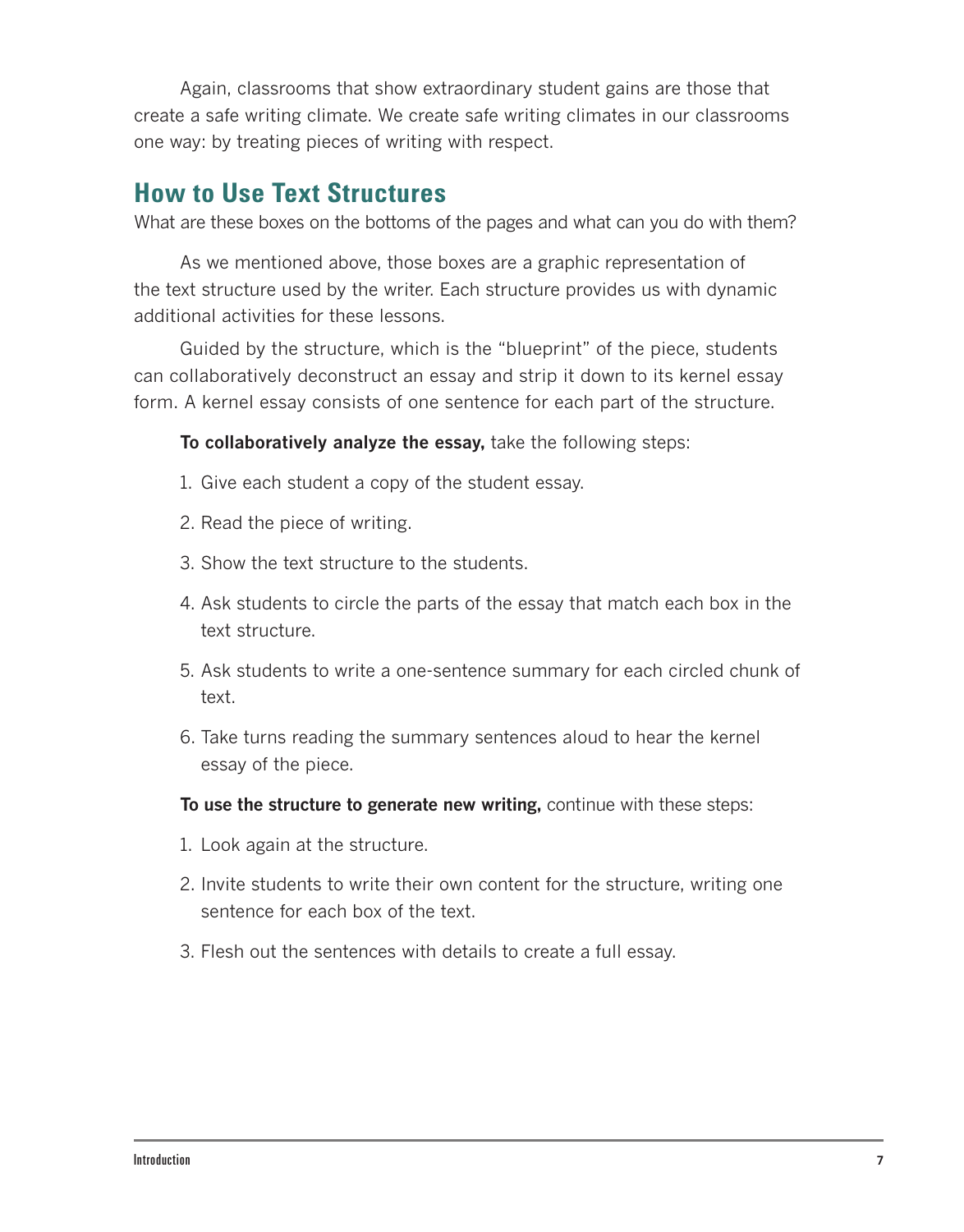Here is an illustration of the steps outlined above:

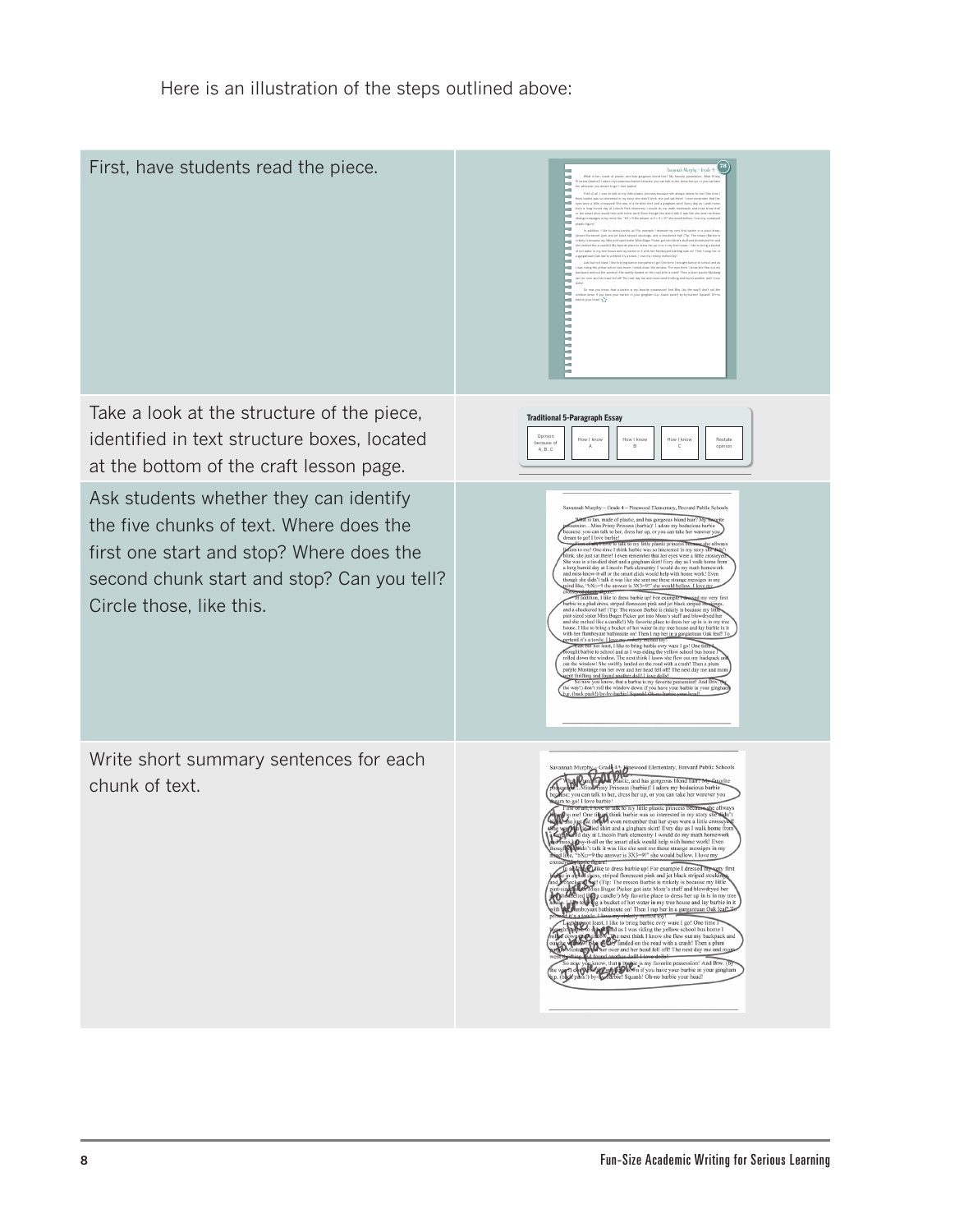| Read the short sentences aloud to hear the<br>kernel essay.                                                                                                                     | I love Barbie.                                                                                                                                     |
|---------------------------------------------------------------------------------------------------------------------------------------------------------------------------------|----------------------------------------------------------------------------------------------------------------------------------------------------|
|                                                                                                                                                                                 | She listens to me.                                                                                                                                 |
| (A kernel essay is one sentence for each                                                                                                                                        | I like to dress her up.                                                                                                                            |
| part of the structure.)                                                                                                                                                         | I like to take her places.                                                                                                                         |
|                                                                                                                                                                                 | I love Barbie.                                                                                                                                     |
| Look again at the text structure.                                                                                                                                               |                                                                                                                                                    |
|                                                                                                                                                                                 | <b>Traditional 5-Paragraph Essay</b><br>Opinion<br>How I know<br>How I know<br>How I know<br>Restate<br>because of<br>c<br>opinion<br>B<br>A, B, C |
| Have students use the structure as<br>the basis for a new piece of writing by<br>beginning with a kernel essay. Students<br>use their own new content, one sentence<br>per box. | Horses are wonderful animals.                                                                                                                      |
|                                                                                                                                                                                 | It's fun just to be around them.                                                                                                                   |
|                                                                                                                                                                                 | You can get into great shape by riding<br>them.                                                                                                    |
|                                                                                                                                                                                 | They are as interesting as people.                                                                                                                 |
|                                                                                                                                                                                 | Horses are the best animals.                                                                                                                       |

Here is how the process would look on another piece, a narrative, with a different text structure.

| First, have students read the piece.                                                                                                 | Elizabeth Stewart - Grade<br>tune beneath me. I didn't know who won but I has<br>I looked up with amazement as the sun's light<br>made its way through the trees along Holly Lake. I<br>a feeling I was about to find out.<br>could've watched it all day, but I had a bet to win.<br>"I won?" I yelled in delight, I couldn't believe<br>"10 dollars for who catches the most fish!"<br>what I was hearing. "Yep, the score was 17 to 14."<br>exclaimed my Grandpa. Still a little shaky on<br>explained my Grandoa. As we walked through the<br>thought I nodded my head making sure my Grandpa<br>forest I thought to myself "I can't believe I won and<br>knew the bet was on. I spun around toward my red,<br>I can't believe how much hope you can find in the<br>sparkly pole and started to set up.<br>smallest thing. I can't wait to come back here to<br>once again challenge my Grandpal" 5<br>It seemed it took ages to set up, but I knew<br>it barely took 5 minutes. I studied the water while<br>waiting for my Grandoa to be ready. Before I could<br>realize it, I saw my Grandpa's bobber in the water.<br>Was he cheating, he was supposed to wait for me?<br>I didn't care I had to get my hook out in open water<br>for a fair earne. Even though anyone could win. I<br>had a doubt that I will, my Grandpa's a wonderful<br>fisherman.<br>I looked back over at my Grandpa, he had<br>already caught 2 fish, and I didn't even have one.<br>At that moment I knew I had to step up my earne.<br>quickly power walked over to the fish food and<br>threw three hand fulls over by my hook. I elanced<br>back at my Grandpa, he had only causht 1 more<br>fish. I slowly sighed with relief, but my bobber was<br>dunked under the surface. Once the fish was out<br>of the water. I was stunned. It was marvalus, with<br>red and blue scales that gleamed in the morning<br>light. I don't know but it somehow gave me hope.<br>I then quickly sent the fish back into the lake. I<br>caught one more fish. It wasn't quite like the other<br>one, but it still gave me hope. My Grandpa now had<br>4 and I still had 2, untill the amazing hour I had<br>been hoping for appeared. I caught 8 fish and my<br>Grandpa caught 4, making the score 10 to 8.<br>More and more tugs came along, some were<br>mine and some were my Grandpa's. Questions<br>were dancine in my head. "Did I win? Was it a tie?"<br>looked over at my Grandpa and started walking<br>toward him. The wooden dock seemed to squeak a |
|--------------------------------------------------------------------------------------------------------------------------------------|----------------------------------------------------------------------------------------------------------------------------------------------------------------------------------------------------------------------------------------------------------------------------------------------------------------------------------------------------------------------------------------------------------------------------------------------------------------------------------------------------------------------------------------------------------------------------------------------------------------------------------------------------------------------------------------------------------------------------------------------------------------------------------------------------------------------------------------------------------------------------------------------------------------------------------------------------------------------------------------------------------------------------------------------------------------------------------------------------------------------------------------------------------------------------------------------------------------------------------------------------------------------------------------------------------------------------------------------------------------------------------------------------------------------------------------------------------------------------------------------------------------------------------------------------------------------------------------------------------------------------------------------------------------------------------------------------------------------------------------------------------------------------------------------------------------------------------------------------------------------------------------------------------------------------------------------------------------------------------------------------------------------------------------------------------------------------------------------------------------------------------------------------------------------------------------------------------------------------------------------------------------------------------------------------------------------------------------------------------------------------------------------------------------------------------------------------------------------------------------------------------------------------------------|
| Take a look at the structure of the piece,<br>identified in text structure boxes, located<br>at the bottom of the craft lesson page. | <b>Memory Reflection</b><br>What<br>What<br>Where you<br>What<br>What you<br>happened first<br>happened next<br>were<br>happened last<br>thought                                                                                                                                                                                                                                                                                                                                                                                                                                                                                                                                                                                                                                                                                                                                                                                                                                                                                                                                                                                                                                                                                                                                                                                                                                                                                                                                                                                                                                                                                                                                                                                                                                                                                                                                                                                                                                                                                                                                                                                                                                                                                                                                                                                                                                                                                                                                                                                       |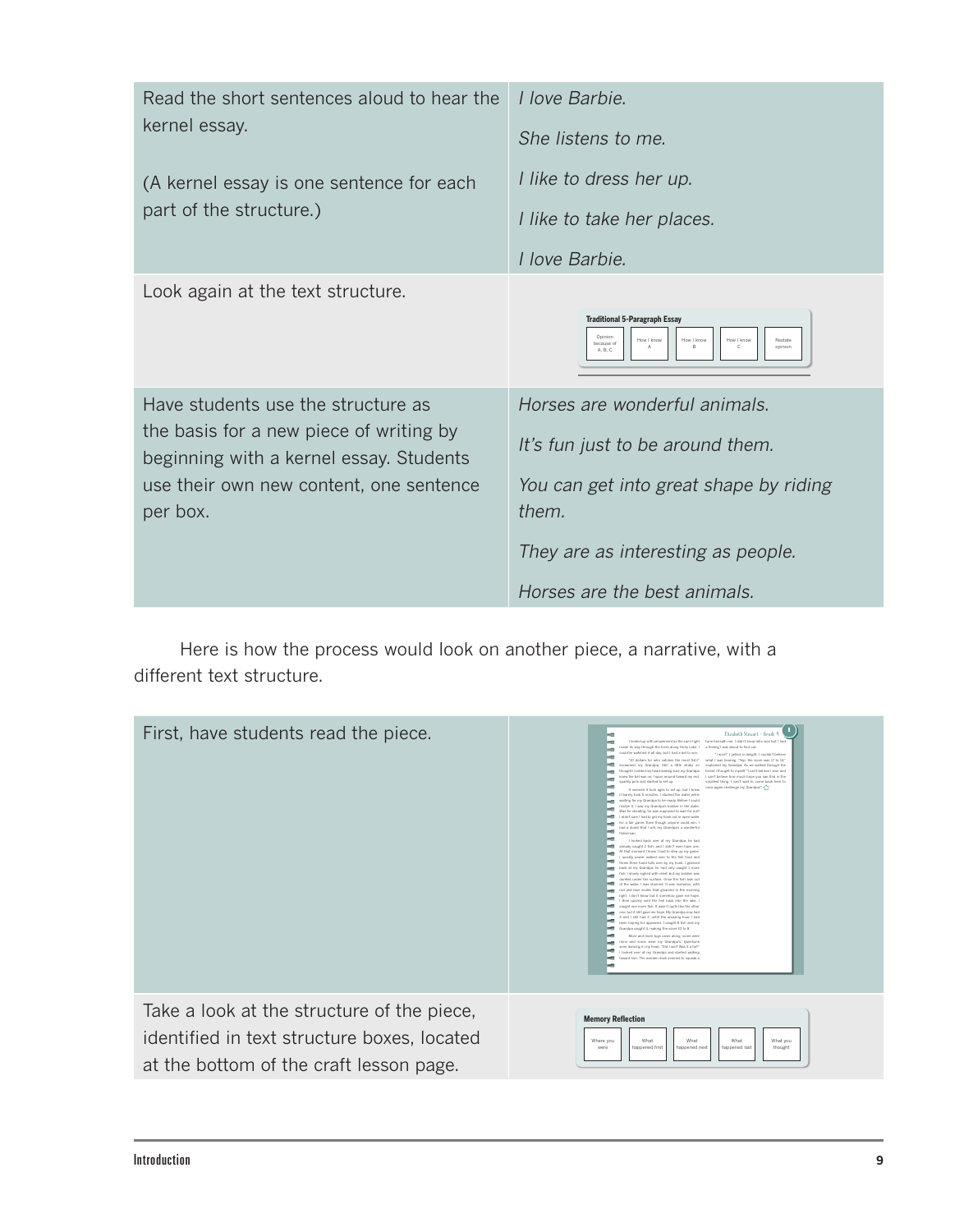| Ask students whether they can identify<br>the five chunks of text. Where does the<br>first one start and stop? Where does the<br>second chunk start and stop? Can you<br>tell? Circle those, like this. | Elizabeth Stewart - Grade 4<br>looked up with amazement as the sun's light made its way through the trees al<br>folly Lake. I could've watched it all day, but I had a bet to win<br>La little<br>ty on thought I nodded my head making sure my Grandpa knew the bet was o<br>around toward my red, sparkly pole and started to set up.<br>It seemed it took ages to set up, but I knew it barely took 5 minutes. I studied the<br>water while waiting for my Grandpa to be ready. Before I could realize it, I saw my<br>Grandpa's bobber in the water. Was he cheating, he was supposed to wait for me? I<br>didn't care I had to get my hook out in open water for a fair game. Even though an<br>d win, I had a doubt that I will, my Grandpa's a wonderful fishern<br>back over at my Grandpa, he had already caught 2 fish, and I didn'<br>For one. At that moment I knew I had to step up my game. I quickly power walked the fish food and threw three hand fulls over by my hook. I glanced back at my<br>ndpa, he had only caught 1 more fish. I slowly sighed with relief, but my bobb<br>lunked under the surface. Once the fish was out of the water, I was stunned. It was<br>arvalus, with red and blue scales that gleamed in the morning light. I don't know but<br>omehow gave me hope. I then quickly sent the fish back into the lake. I caught one mish. It wasn't quite like the other one, but it still gave me hope. My Grandpa now but<br>ht 8 fish<br>g hour I had been hoping for appe<br>More and more tugs came along, some were mine and some were my Grandpa'<br>tions were dancing in my head, "Did I win? Was it a tie?" I looked over at my<br>indpa and started walking toward him. The wooden dock seemed to squeak a tune<br>gath me. I didn't know who won but I had a feeling I was about to find out.<br>explained my Gra<br>nyself "I can't believe I won and I can't believe how much hope you can find in t<br>mallest thing. I can't wait to come back here to once again challenge my Gran |
|---------------------------------------------------------------------------------------------------------------------------------------------------------------------------------------------------------|-----------------------------------------------------------------------------------------------------------------------------------------------------------------------------------------------------------------------------------------------------------------------------------------------------------------------------------------------------------------------------------------------------------------------------------------------------------------------------------------------------------------------------------------------------------------------------------------------------------------------------------------------------------------------------------------------------------------------------------------------------------------------------------------------------------------------------------------------------------------------------------------------------------------------------------------------------------------------------------------------------------------------------------------------------------------------------------------------------------------------------------------------------------------------------------------------------------------------------------------------------------------------------------------------------------------------------------------------------------------------------------------------------------------------------------------------------------------------------------------------------------------------------------------------------------------------------------------------------------------------------------------------------------------------------------------------------------------------------------------------------------------------------------------------------------------------------------------------------------------------------------------------------------------------------------------------------------------------------------------------------------------------------------------|
| Write short summary sentences for each<br>chunk of text.                                                                                                                                                | exclaimed my Grandpa. Still a littl<br>ad making sure my Grandpa knew the bet was on.<br>HEMMA SE UP<br>ed it took ages to set up, but I knew it barely took 5 minutes. I studied the<br>hile waiting for my Grandpa to be ready. Before I could realize it, I saw my<br>Grandpa's bobber in the water. Was he cheating, he was supposed to wait for me? I<br>didn't care I had to get my hook out in open water for a fair game. Even the<br>uld win, I had a doubt that I will, my Grandpa's a wonderful fish<br>over at my Grandpa, he had already caught 2 fish and 1 didn't<br>ment 1 lines. The condition of a final state of the condition of the conditional state of the condition of the<br>problem in the condition of the condition of the<br>denked under the slighter Part the 1sh west and of the water, I was stunned. It was<br>narvalus, with red in the scales that gleaned in the morning light. I don't know b<br>w gave me hope. I then quickly sent the fish back into the lake. I caught on<br>fish. It wasn't quite like the other one, but it still gave me hope. My Grandpa and I still had 2, untill the amazing hour I had been hoping for appeared. Fail<br>The <b>COMPACT COMPACT COMPACT COMPACT COMPACT COMPACT COMPACT COMPACT COMPACT COMPACT COMPACT COMPACT COMPACT COMPACT COMPACT COMPACT COMPACT COMPACT COMPACT COMPACT COMPACT COMPACT COMPACT COMPACT COMPACT COMPACT COMPACT C</b><br>on?" I velled in delight. I<br>as 17 to 14." explained my Grandose As we walked though the finest Hought to<br>year "I can't believe I worked it dur't believe Mey much hone and can't it d in the<br>my HOUng COD Naister Charles Law to once again high propaga G<br>HVITVOS                                                                                                                                                                                                                                                                                                                        |
| Read the short sentences aloud to hear<br>the kernel essay.                                                                                                                                             | We were at Holly Lake.<br>We started fishing.                                                                                                                                                                                                                                                                                                                                                                                                                                                                                                                                                                                                                                                                                                                                                                                                                                                                                                                                                                                                                                                                                                                                                                                                                                                                                                                                                                                                                                                                                                                                                                                                                                                                                                                                                                                                                                                                                                                                                                                           |
| (A kernel essay is one sentence for each<br>part of the structure.)                                                                                                                                     | My grandpa caught more than I did.<br>I caught more and won our bet.<br>You can find hope in small things.                                                                                                                                                                                                                                                                                                                                                                                                                                                                                                                                                                                                                                                                                                                                                                                                                                                                                                                                                                                                                                                                                                                                                                                                                                                                                                                                                                                                                                                                                                                                                                                                                                                                                                                                                                                                                                                                                                                              |
| Look again at the text structure.                                                                                                                                                                       | <b>Memory Reflection</b><br>What<br>What<br>What you<br>Where you<br>What<br>ened first<br>pened nex<br>appened las<br>thought                                                                                                                                                                                                                                                                                                                                                                                                                                                                                                                                                                                                                                                                                                                                                                                                                                                                                                                                                                                                                                                                                                                                                                                                                                                                                                                                                                                                                                                                                                                                                                                                                                                                                                                                                                                                                                                                                                          |
| Use the structure for a new piece by                                                                                                                                                                    | Julian was in the living room.                                                                                                                                                                                                                                                                                                                                                                                                                                                                                                                                                                                                                                                                                                                                                                                                                                                                                                                                                                                                                                                                                                                                                                                                                                                                                                                                                                                                                                                                                                                                                                                                                                                                                                                                                                                                                                                                                                                                                                                                          |
| writing a kernel essay with new content,<br>one sentence per box.                                                                                                                                       | He bit down on his pizza slice and started to cry.                                                                                                                                                                                                                                                                                                                                                                                                                                                                                                                                                                                                                                                                                                                                                                                                                                                                                                                                                                                                                                                                                                                                                                                                                                                                                                                                                                                                                                                                                                                                                                                                                                                                                                                                                                                                                                                                                                                                                                                      |
|                                                                                                                                                                                                         | His tooth almost came out.                                                                                                                                                                                                                                                                                                                                                                                                                                                                                                                                                                                                                                                                                                                                                                                                                                                                                                                                                                                                                                                                                                                                                                                                                                                                                                                                                                                                                                                                                                                                                                                                                                                                                                                                                                                                                                                                                                                                                                                                              |
|                                                                                                                                                                                                         | It finally came out after he went to bed.                                                                                                                                                                                                                                                                                                                                                                                                                                                                                                                                                                                                                                                                                                                                                                                                                                                                                                                                                                                                                                                                                                                                                                                                                                                                                                                                                                                                                                                                                                                                                                                                                                                                                                                                                                                                                                                                                                                                                                                               |
|                                                                                                                                                                                                         | Nobody can be happy when their children<br>are afraid.                                                                                                                                                                                                                                                                                                                                                                                                                                                                                                                                                                                                                                                                                                                                                                                                                                                                                                                                                                                                                                                                                                                                                                                                                                                                                                                                                                                                                                                                                                                                                                                                                                                                                                                                                                                                                                                                                                                                                                                  |